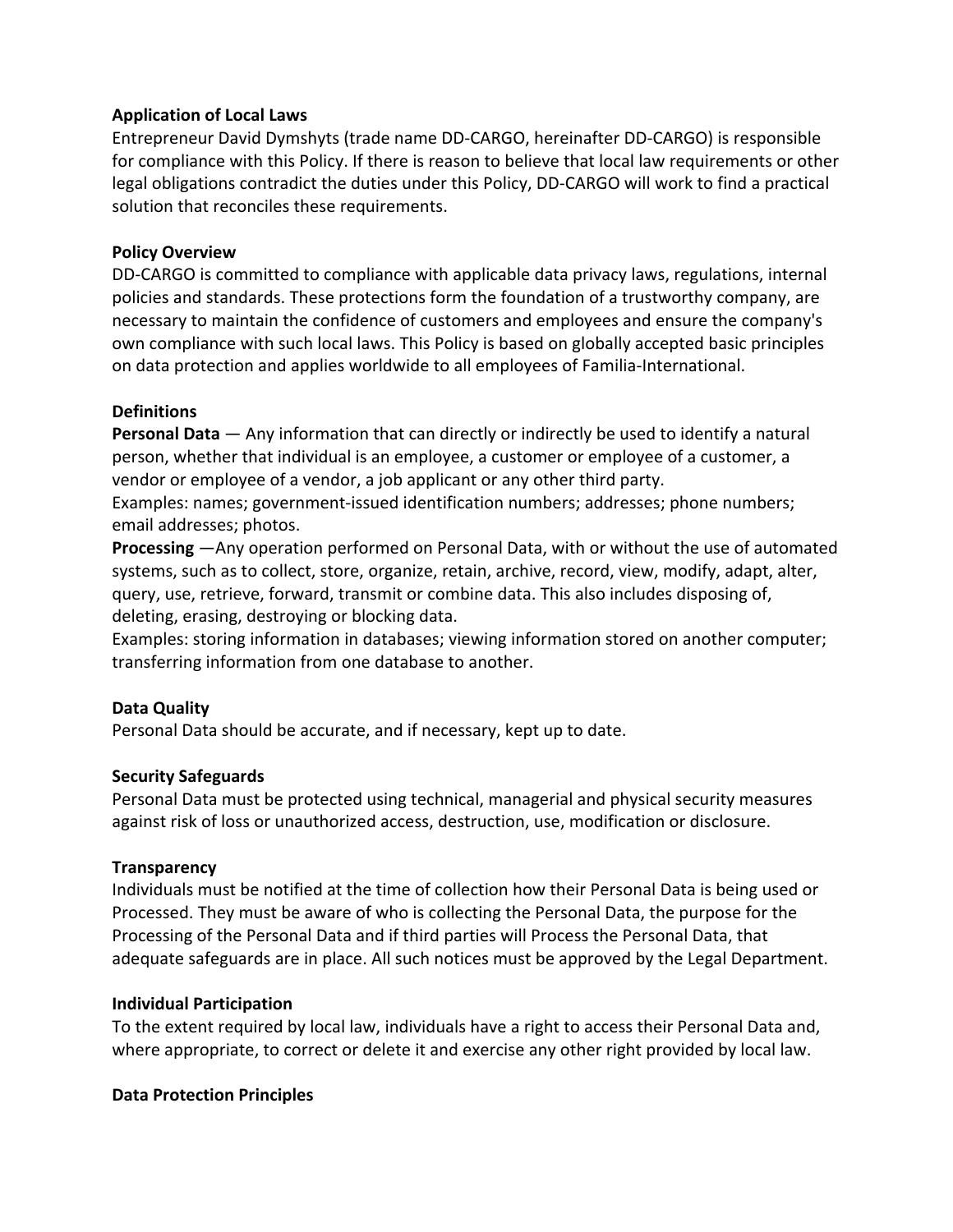Personal Data will be collected, recorded and used in a proper and professional manner, whether the Personal Data is on paper, in computer records or recorded by any other means. DD-CARGO is accountable for and must be able to demonstrate compliance with the following principles of data protection.

### **Fair and Lawful**

When Processing Personal Data, the rights of the individual related to their Personal Data must be protected. Personal Data must be collected and Processed fairly and lawfully.

### **Purpose Specification**

Personal Data can be used or Processed only for the purpose defined at the time of collection and shall not be further used or Processed in any manner incompatible with that purpose.

# **Collection Limitation**

DD-CARGO only collects Personal Data necessary to meet the specified purpose at the time of collection and only to the extent allowed by local law.

# **Deletion**

Personal Data no longer needed for the purpose specified at the time of collection shall be deleted according to applicable retention schedules unless it is subject to an exception from the Legal Department.

# **Security and Access**

Personal Data is classified as confidential. Any unauthorized Processing of such data by employees is prohibited. Any Processing undertaken by an employee that is not part of his or her legitimate duties is prohibited. Employees may have access to Personal Data only as is appropriate for the type and scope of the task in question. This requires the definition and separation, as well as implementation, of roles and responsibilities.

Employees are prohibited from using Personal Data outside of the scope of their employment at Familia-International, to disclose it to unauthorized persons or to make it available in any other way outside the permitted business use. Supervisors must inform their employees at the start of the employment relationship about the obligation to protect Personal Data. This obligation shall remain in force even after employment has ended.

Personal Data must be safeguarded from unauthorized access and unlawful Processing or disclosure. This applies regardless of whether data is Processed electronically or in paper form. Before the introduction of new methods of data Processing, a privacy impact assessment should be performed for new IT systems, which may lead to implementing technical and organizational measures to protect Personal Data.

Employees are expected to follow DD-CARGO Information Security Standards, which can be found by searching keyword "standards." Note that Information Security classifies all data as Sensitive, Internal or Public. Depending on its classification, Personal Data must be protected in accordance with the applicable Information Security Standards.

In the event of suspicious activity, suspected cyberattack, suspected security incident, or possible breach of Personal Data, all DD-CARGO employees must notify Information Security immediately via the email office@familia-international.com.